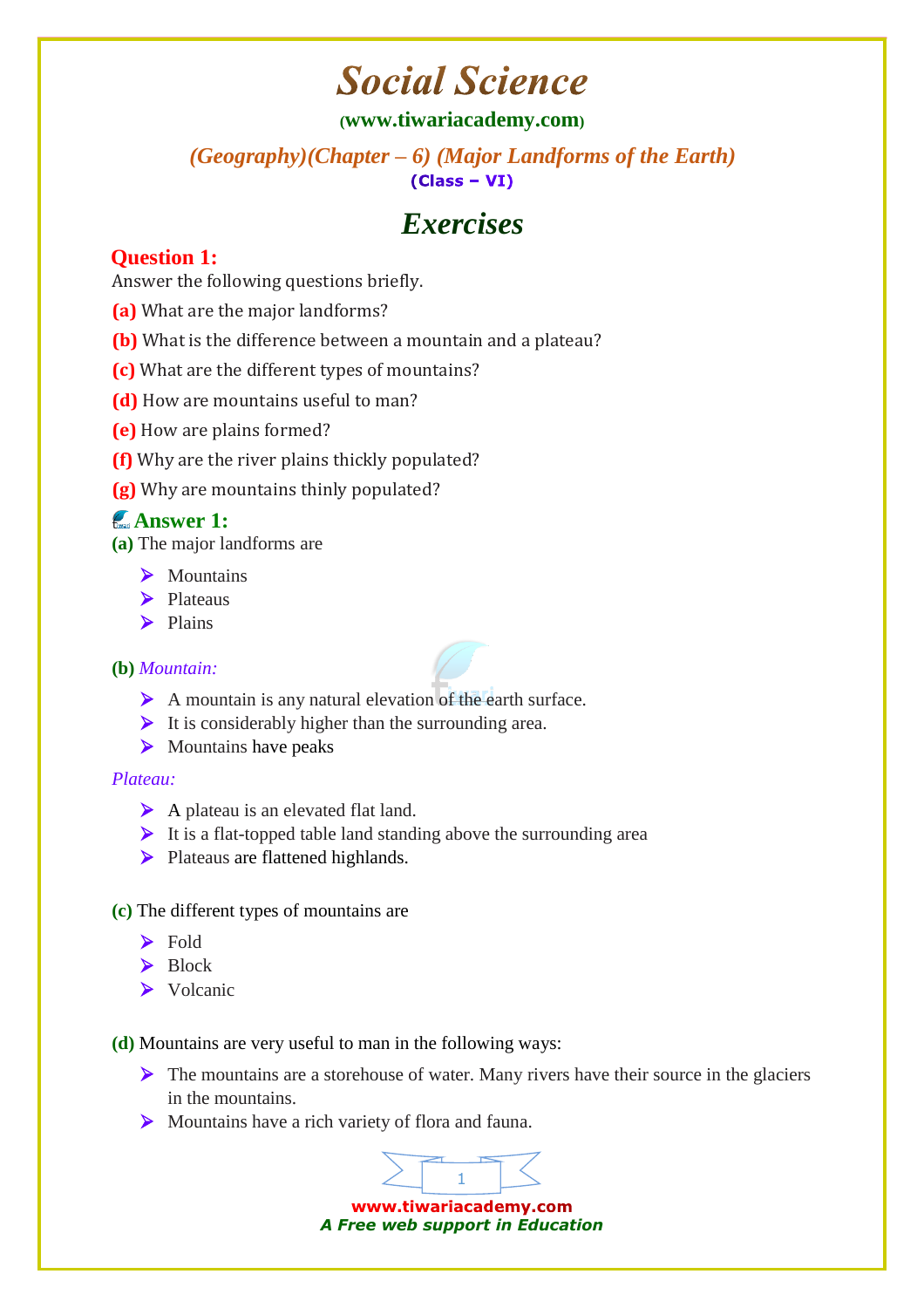# **Social Science**

## **([www.tiwariacademy.com](http://www.tiwariacademy.com/))**

*(Geography)(Chapter – 6) (Major Landforms of the Earth)*   $(Class - VI)$ 

- Mountains provide an idyllic site for tourists.
- $\triangleright$  Several sports like paragliding, hang gliding, river rafting and skiing are popular in the mountains.
- $\triangleright$  The forests provide fuel, fodder, shelter and other products like gum, raisins, etc.

**(e)** Plains are formed by rivers and their tributaries. The rivers flow down the slopes of mountains and erode them. They carry forward the eroded material. Then they deposit their load consisting of stones, sand and silt along their courses and in their valleys. It is from these deposits that plains are formed.

**(f)** The river plains are thickly populated as more flat land is available for building houses and cultivation.

**(g)** Mountains are thinly populated because

- $\triangleright$  The climate is very harsh.
- Farming land is very less due as the slopes are steep.

| <b>Question 2:</b><br>Tick the correct answer.      |                 |                    |
|-----------------------------------------------------|-----------------|--------------------|
| (a) The mountains differ from the hills in terms of |                 |                    |
| (i) elevation                                       | (ii) slope      | (iii) aspect       |
| (b) Glaciers are found in                           |                 |                    |
| (i) the mountains                                   | (ii) the plains | (iii) the plateaus |
| (c) The Deccan Plateau is located in                |                 |                    |
| (i) Kenya                                           | (ii) Australia  | (iii) India        |
| (d) The river Yangtze flows in                      |                 |                    |
| (i) South America                                   | (ii) Australia  | (iii) China        |
| (e) An important mountain range of Europe is        |                 |                    |
| (i) the Andes                                       | (ii) the Alps   | (iii) the Rockies  |
| $\mathcal{L}$ Answer 2:<br>$(a)$ (i) elevation      |                 |                    |
| $(b)$ (i) the mountains                             |                 |                    |
|                                                     |                 |                    |

www.tiwariacademy.com *A Free web support in Education*